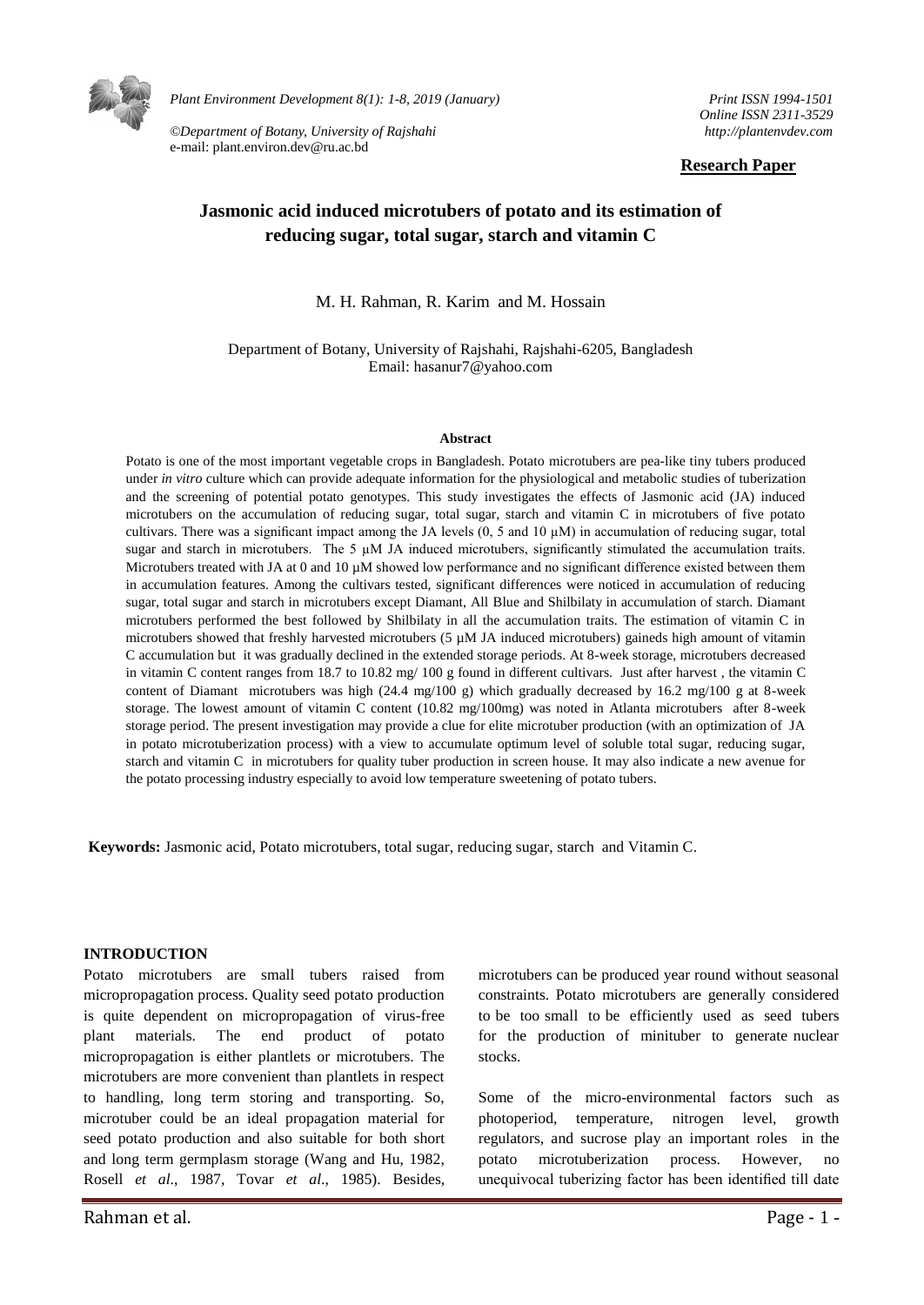and therefore, the recognition of a tuber inducing signal still remains as an elusive goal (Jackson, 1999). Tuberonic acid (TA) and tuberonic acid glucoside (TAG) with strong tuber inducing activities were isolated from potato leaves process (Koda and Okazawa, 1988; Yoshihara *et al*., 1989) which was later found to be structurally related to jasmonic acid (JA) having similar levels of tuber inducing activity in vitro (Koda *et al.,* 1991). In potato, plantlets cultured *in vitro* from stolons and nodal cuttings, JA stimulated microtuberization (Koda *et al*., 1991; Pruski *et al*., 2001, 2002; Abdala *et al*., 1996). It was demonstrated that 5 µM JA in microtuber media proved to be more potent growth regulator in microtuber formation (Rahman *et al,* 2013). Pelacho and Mingo-Castel (1991a) showed that JA was the stronger regulator of tuberization *in vitro* than kinetin. Koda (1997) reported that potato tuberization is regulated by a balance between the levels of jasmonates and gibberellin in the potato tissue cultured *in vitro.* 

Potatoes are one of the most important sources of vitamin C in those countries where they are produced and consumed. Among vegetables and fruits, concentration of vitamin C in potatoes is moderate to low as listed by Mosure (2004) citing the dietary guidelines advisory committee. So, it is to be realized that the amount of vitamin C retention in potato tuber is very important for regular intake of potatoes. In Bangladesh where potato is regarded as one of the prime vegetable for regular intake coming into the market from long term cold-storage of about 8-9 months. The status of vitamin C retention in tuber during storage or after storage is still a great demand for research. According to FAO (2002) report, the vitamin C content of conventional tubers during storage has been deteriorated considerably. With a view of this information, the present experiment was also planned and studied to find out the status of vitamin C content in freshly harvested microtubers of five potato cultivars.

The present investigation was employed with two objectives 1) to assess the comparative efficacy of JA containing media, in accumulation of reducing sugar, total sugar and starch in microtubers and 2) the estimation of vitamin C content in microtubers obtained from 8% sucrose media which promoted microtuberization.

### **MATERIALS AND METHODS**

### **Plant stocks for microtuberization**

Five potato cultivars (Atlanta, Shepody, All Blue, Diamant and Shilbilaty) belonging to the Plant Breeding and Gene Engineering Lab at the Department of Botany, University of Rajshahi were used in the present study. Cultures from single-node cuttings were established from virus-free meristem culture stocks. The MS medium (Murashige and Skoog, 1962) consisted of 3% sucrose and liquid condition. Twelve single-node cuttings were cultured per vessel containing 10 ml of medium. The cultures were incubated at  $25 \pm 1°C$  under a 16 h photoperiod with a light intensity of 600-800 lux. Regular subculture was maintained on similar fresh medium at an interval of 21 days and followed until required microplants for tuberization was obtained.

### *In vitro* **tuberization**

The 21-day-old microplants grown under above conditions were used as explants for microtuber formation. They were refreshed by microtuber induction medium. The microtuber induction medium was of two parts. The first part of microtuber induction medium was added with 0, 5 and 10 µM JA and 8% sucrose to test in accumulation of reducing sugar, total sugar and starch in microtubers. The second part of microtuber induction medium was comprised with 8% sucrose without JA, to determine the vitamin C content of microtubers at different storage periods. The pH of all the media was adjusted to 5.8. JA was filter- sterilized and added to the microtuber media after autoclaving at 121◦C for 20 min. All the microtuberization cultures were grown in 8 h photoperiod (with 200-300 lux) at  $18\pm2°C$  for 16 weeks. Microtubers were harvested after 16 weeks and evaluated the following experiments.

Freshly harvested microtubers were directly used for determination of reducing sugar, total sugar and starch. The vitamin C estimation of microtubers was carried out at different storage periods  $(0, 2, 4, 6, 8, 8, 8)$  at 4 $°C$ in refrigerator. Prior to storage, freshly harvested microtubers were kept in incubator at 15◦C in the dark for 3-5 days. Every two weeks intervals, data were taken from microtubers placed in four replicates petridishes and each petridish contained ten microtubers.

## **Determination of total sugar**

Total sugar content of fresh potato flesh was determined by spectrophotometry anthrone method as described in Laboratory Manual in Biochemistry (Jayaraman, 1981).

a) Anthrone reagent: The anthrone reagent was prepared by dissolving 2 g of anthrone in 1 liter of concentrated  $H_2SO_4$ .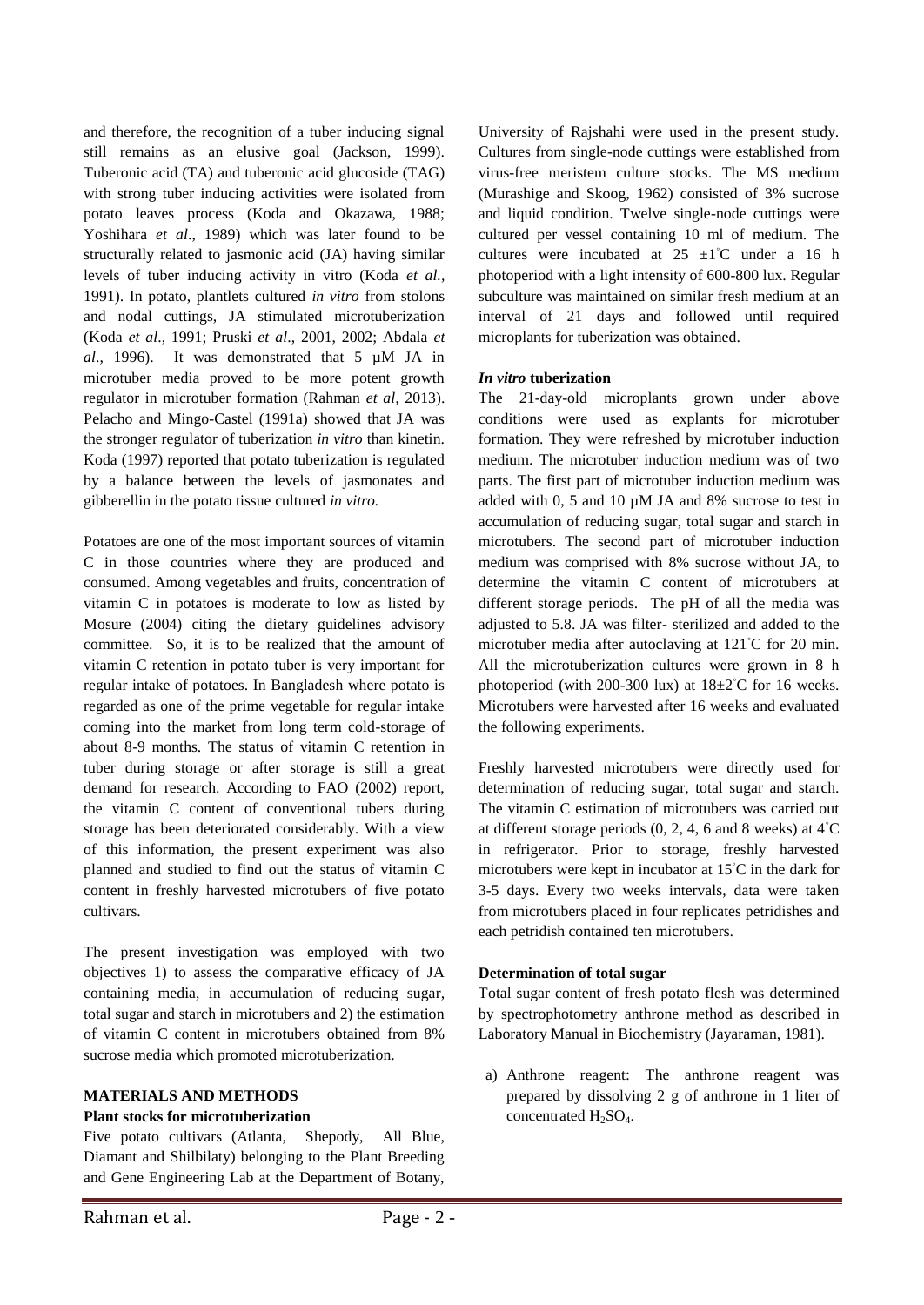b) Standard glucose solution: A standard solution of glucose was prepared by dissolving 10 mg of glucose in 100 ml of distilled water.

## **Extraction of sugar from potato flesh**

Extraction of sugar from potato flesh was done following the methods described by Loomis and Shull (1937). Two grams of potato microtuber flesh were taken into 80% ethyl alcohol and allowed to boil for 5-10 min (5 to 10 ml of alcohol was used for every gram of potato flesh). The extract was cooled and crushed thoroughly in mortar with a pestle. Then the pasted extract was filtered through two layers of muslin cloth and the re-extracted the ground tissue for three minutes in hot 80% ethyl alcohol using 2 to 3 ml of alcohol for every gram of sample. The second extraction ensured complete removal of alcohol soluble substances. The extract was cooled and passed through muslin cloth. Both the extracts were filtered through Whatman No-41 filter paper. The volume of the extract was evaporated to about  $1/4^{\text{th}}$  the primary volume over a steam bath and cooled. The reduced volume of the extract was then transferred to a 100 ml volumetric flask and made up to the mark (100 ml) with double distilled water. Then 1 ml of the diluted solution was taken into another 100 ml volumetric flask and made up to the mark of 100 ml with distilled water (working standard).

#### **Procedure**

One ml of the extract was pipetted into test tube and 4 ml of the anthrone reagent was added to each of this solution and mixed well. Glass marbles were placed on the top of each tube to prevent loss of water by evaporation. The test tubes were heated for 10 min in a boiling water bath and then cooled. A reagent blank was prepared by taking 1 ml of distilled water and 4 ml of anthrone reagent in a tube and treated similarly. The absorbance of the blue green solution was measured at 680 nm using as the blank in spectrophotometer. A standard curve of glucose was prepared by taking 0, 0.1, 0.2, 0.4, 0.6, 0.8 and 1 ml of standard glucose solution in different test tubes containing 0, 10, 20, 40, 60, 80 and 100 µg of glucose respectively and made the volume up to 1 ml with distilled water. Then 4 ml of anthrone reagent was added to each test tube and mixed well. All these solutions were treated similarly as described above. The absorbance was measured at 680 nm using the blank containing 1 ml of distilled water and 4.0 ml of anthrone reagent.

The amount of total sugar content was calculated by constructing a calibration curve using glucose as standard. Finally, the percentage of total sugar present in

the potato flesh was determined using the formula given below.

### **Calculation**

| Total sugar in the potato flesh (g) |  | Amount of total sugar obtained<br>the contract of the contract of the contract of the contract of the contract of |  | $\times 100$ |
|-------------------------------------|--|-------------------------------------------------------------------------------------------------------------------|--|--------------|
| per 100 g of potato flesh)          |  | Weight of potato flesh                                                                                            |  |              |

#### **Determination of reducing sugar**

Reducing sugar content of potato flesh was determined by dinitrosalicylic acid method (Miller, 1972).

#### **Regents**

- a) Dinitrosalicylic acid (DNS) reagent: Simultaneously 1 g of DNS, 200 mg of crystalline phenol and 50 mg of sodium sulphite were placed in a beaker and mixed with 100 ml of 1% NaOH solution by stirring. If it is needed to store the material then sodium sulphite must be added just before the use.
- b) 40% solution of Rochelle salt.

**Extraction of reducing sugar from potato:** Reducing sugar from potato flesh was extracted according to the following procedures:

#### **Procedure**

Three ml of the extract was pipetted into test tubes and 3 ml of DNS reagent was added to each of this solution and mixed well. The test tubes were heated for 5 min in a boiling water bath. After development of color, 1 ml of 40% Rochelle salt was added when the contents of the tubes were still warm. The test tubes were then cooled under a running tap water. A reagent blank was prepared by taking 3 ml of double distilled water and 3 ml of DNS reagent in a tube and treated similarly. The absorbance of the solution was measured at 575 nm in a spectrophotometer. The amount of reducing sugar content in potato microtubers were calculated by constructing a calibration curve using glucose as standard.

#### **Calculation**

| Amount of reducing sugar in potato<br>flesh (g per $100$ g of potato flesh) | Amount of reducing sugar obtained | $\times 100$ |
|-----------------------------------------------------------------------------|-----------------------------------|--------------|
|                                                                             | Weight of potato flesh            |              |

### **Determination of starch**

The starch content of the fresh potato flesh was determined by spectrophotometry anthrone method as described in Laboratory Manual in Biochemistry (Jayaraman, 1981).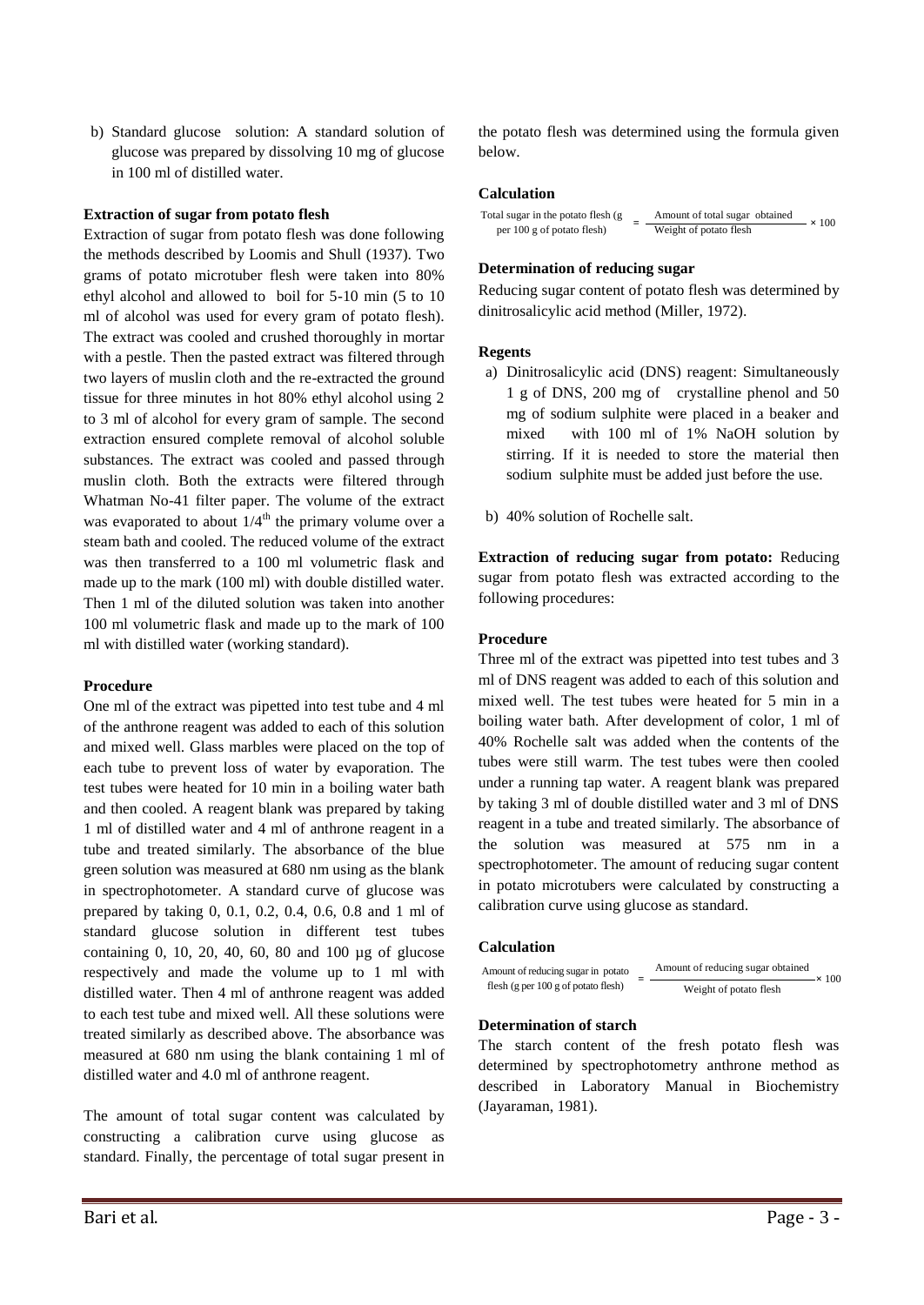# **Reagents**

- a) Anthrone reagent: The anthrone reagent was prepared by dissolving 2 g of anthrone in 1 liter of concentrated  $H_2SO_4$ .
- b) Standard glucose solution: A standard solution of glucose was prepared by dissolving 10 mg of glucose in 100 ml of distilled water.
- c) 1 M HCl.

# **Procedure**

Two grams of potato microtuber fleshes were cut into pieces and homogenized well with 20 ml of water. It was then filtered through double layer of muslin cloth. To the filtrate, twice the volume of ethanol was added to precipitate the polysaccharide mainly starch. After kept it overnight in cold the precipitate was collected by centrifugation at 3000 rpm for 15 min. The precipitate was then dried over a steam bath. Then 40 ml of 1 M HCl was added to the dried precipitate and heated to about 70◦C. It was then transferred to a volumetric flask and diluted up to 100 ml with 1 M HCl. Then 2 ml of diluted solution was taken in another 100 ml volumetric flask and diluted again up to 100 ml with 1 M HCl. Aliquot of 1 ml of the extract of each treatment was pipetted into test tubes and 4 ml of anthrone reagent was added to the solution of each tube and mixed well. Glass marbles were placed on top of each tube to prevent loss of water by evaporation. The tubes were placed in a boiling water bath for 10 min then removed and cooled. A reagent blank was prepared by taking 1 ml of distilled water and 4 ml of anthrone reagent in a test tube and treated similarly. The absorbance of the blue-green solution was measured at 625 nm in a spectrophotometer. The amount of starch present in the potato flesh was calculated by constructing a calibration curve using glucose as standard.

### **Calculation**



# **Estimation of vitamin C (ascorbic acid)**

Ascorbic acid (vitamin C) of potato flesh was determined by the titrimetric method (Bessey and King, 1933).

### **Reagents**

a) Dye solution: 200 mg of 2,6-dichlorophenol indophenol and 210 mg of sodium bicarbonate were dissolved in distilled water and made up to 100 ml. The solution was then filtered.

c) Standard ascorbic acid solution (0.1 mg/ml): 10 mg of pure ascorbic acid was dissolved in 3% metaphosphoric acid and made up to 100 ml with 3% metaphosphoric acid.

# **Procedure**

10 ml of standard ascorbic acid solution was taken in a conical flask and titrated it with the dye solution.Two grams of potato flesh was cut into small pieces and homogenized well with 3% meta-phosphoric acid (approximately 20 ml) and filtered it through double layer of muslin cloth. The filtrate was centrifuged at 3000 rpm for 10 min and the clear supernatant was titrated with 2,6 dichlorophenol indophenol solution. The amount of ascorbic acid present in potato was determined by comparing with the titration result of standard ascorbic acid solution.

## **Calculation**

| Amount of ascorbic acid in potato   | Amount of ascorbic acid obtained |              |
|-------------------------------------|----------------------------------|--------------|
| flesh (g per 100 g of potato flesh) | Weight of potato flesh           | $\times 100$ |

### **Data and statistical analysis**

The total duration of microtuberization was 16 weeks. The microtubers were harvested and reducing sugar, total sugar and starch were estimated as mentioned in earlier methods. The experiment was laid out in a two factorial  $(5 \times 3)$  completely randomized design (CRD) involving five cultivars and three levels of JA. For each treatment, four replications were used for the estimation of total sugars, reducing sugar and starch. The data were analyzed by the standard procedure and the means were separated by Least Significant Difference (LSD) test. The data on vitamin C estimation were calculated with mean values of four replicates for each cultivar and storage period.

### **RESULTS AND DISCUSSION**

## **Determination of reducing, total sugar and starch in potato microtubers**

The two tested factors viz. cultivar and JA significantly affected in accumulation of reducing, total sugar and starch contents in microtubers. There was a significant impacts among the JA levels in accumulation of reducing, total and starch contents in microtubers. The 5 µM JA induced microtubers, significantly stimulated the accumulation of reducing, total sugar and starch contents in microtubers. JA at 10 µM was found low contents in reducing, total sugar and starch. No significant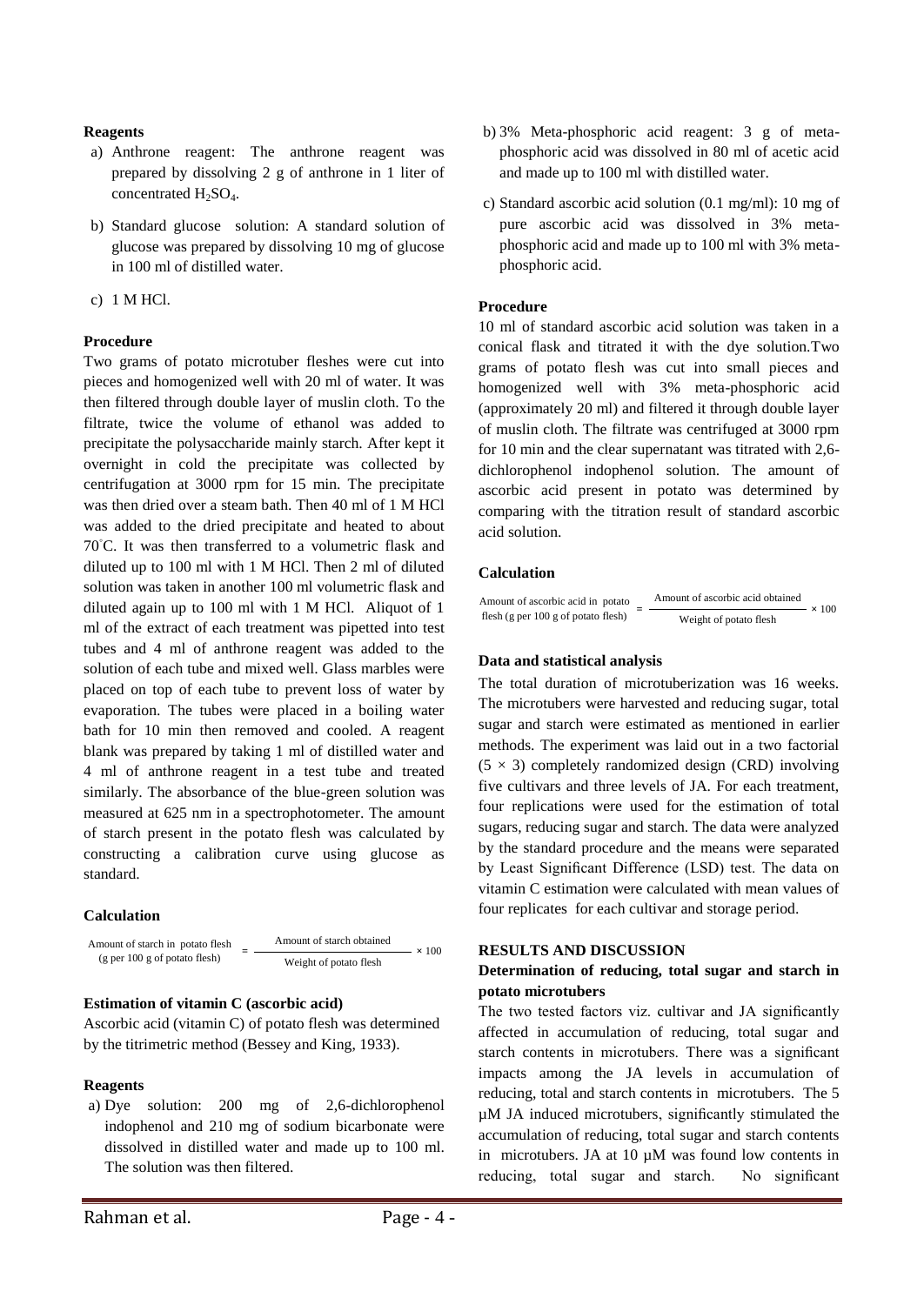differences were noticed in accumulation of the traits between 0 and 10  $\mu$ M JA treated microtubers (Fig. 2).

Significant differences were noticed among the cultivars in accumulation of reducing, total sugar and starch in microtubers (Table 1). Among the cultivars, Diamant was the best followed by Shilbilaty at all the accumulation traits. But no significant differences were recorded among the Diamant, All Blue and Shilbilaty in accumulation of starch in microtubers (Fig. 1).



**Fig. 1**. Performances of cultivars in accumulation of reducing sugar, total sugar and starch in freshly harvested microtubers. Each value is an average of 3 treatments  $\times$ 4 replications.

Several reports have been published concerning the effect of JA on potato tuberization (Koda *et al.,* 1991; Pelacho and Mingo-Castel, 1991a; Ravnikar *et al*., 1992; Helder *et al.,* 1993; Jackson and Willmitzer 1994; Castro *et al.,* 2000; Pruski *et al.,* 2001, 2002). It was surprising that 5 µM JA induced microtubers resulted with increased

reducing sugar, total sugar and starch accumulation. However, JA and cultivars interacted between themselves to regulate the levels of reducing sugars, total sugars and starch in tubers. This invariably indicates that this JA level (5 µM) affected endogenous biochemical triggers in accumulation of reducing sugar, total sugar and starch depending on cultivars. A time course estimation of reducing sugar, total sugars and starch during various stages of tuber development from single-node cuttings under varying treatments of JA will be needed to examine the specific roles of JA in accumulation characteristics. Reducing sugar levels can be an estimate of the maturity of tubers grown in vitro (Xiong *et al*., 2002; Sharma *et al.,* 2004). Since JA caused an increase in reducing sugars in tubers, their yet another role in tuberization can be attributed to tuber maturity, possibly through an endogenous regulation of GA: ABA balance.

**Table 1**. The accumulation of reducing sugar, total sugar and starch in freshly harvested microtubers grown in three levels of jasmonic acid (JA) treatments. Each value is an average of 4 replicates.

|            | <b>Microtubers</b> | Reducing         | Total sugar      | Starch            |
|------------|--------------------|------------------|------------------|-------------------|
|            | grown in           | sugar            | $mg/g$ fresh     | $mg/g$ fresh      |
| Cultivars  | JA                 | $mg/g$ fresh     | weight           | weight            |
|            |                    | weight           |                  |                   |
|            | $(\mu M)$          | $(Mean \pm SE)$  | $(Mean \pm SE)$  | $(Mean \pm SE)$   |
|            | 0                  | $10.00 \pm 0.81$ | $26.25 + 2.52$   | $153.75 \pm 2.39$ |
|            |                    |                  |                  |                   |
| Diamant    | 5                  | $18.25 \pm 0.35$ | $42.0 \pm 3.13$  | $171.25 \pm 5.15$ |
|            | 10                 | $8.50 + 0.04$    | $20.5 + 2.46$    | $126.25 \pm 3.75$ |
|            |                    |                  |                  |                   |
|            | $\theta$           | $6.25 + 0.47$    | $16.25 + 1.75$   | $127.25 + 4.64$   |
| All Blue   | 5                  | $11.75 + 0.25$   | $36.75 + 0.85$   | $145.0 + 8.66$    |
|            | 10                 | $9.50 + 0.64$    | $14.75 + 1.54$   | $141.75 + 8.12$   |
|            |                    |                  |                  |                   |
|            | 0                  | $3.50 + 0.28$    | $10.75 + 0.47$   | $90.75 + 2.12$    |
| Atlanta    | 5                  | $8.25 + 0.47$    | $20.25 + 1.03$   | $121.0 + 2.73$    |
|            | 10                 | $6.25 + 0.47$    | $16.50 + 2.5$    | $117.5 + 2.70$    |
|            |                    |                  |                  |                   |
|            | $\overline{0}$     | $9.00 + 0.40$    | $23.25 + 2.28$   | $141.25 \pm 6.57$ |
| Shilbilaty | 5                  | $15.25 + 0.62$   | $24.5 \pm 2.06$  | $177.5 \pm 5.20$  |
|            | 10                 | $8.00 + 0.70$    | $23.0 + 2.12$    | $136.25 \pm 1.25$ |
|            |                    |                  |                  |                   |
|            | $\Omega$           | $3.75 \pm 0.75$  | $12.25 + 1.03$   | $101.25 \pm 5.15$ |
| Shepody    | 5                  | $11.75 \pm 1.54$ | $20.5 \pm 1.65$  | $132.50 \pm 2.50$ |
|            | 10                 | $7.25 + 1.43$    | $11.50 \pm 0.95$ | $98.75 + 5.15$    |
|            |                    |                  |                  |                   |

#### **Mean square values from ANOVA**

| Source of<br>variations | Degrees of freedom<br>(df) | Mean square values           |
|-------------------------|----------------------------|------------------------------|
| Cultivar $(C)$          |                            | 73.64* 444.76* 5114.85*      |
| JA dose $(J)$           |                            | 237.95* 852.51* 4505.81*     |
| $C \times J$            |                            | $12.92*110.32*$<br>$611.67*$ |
| Error                   |                            | 96.05<br>2.43<br>14.60       |

\*, Significant at 5 , 1 and 0.1 % levels respectively.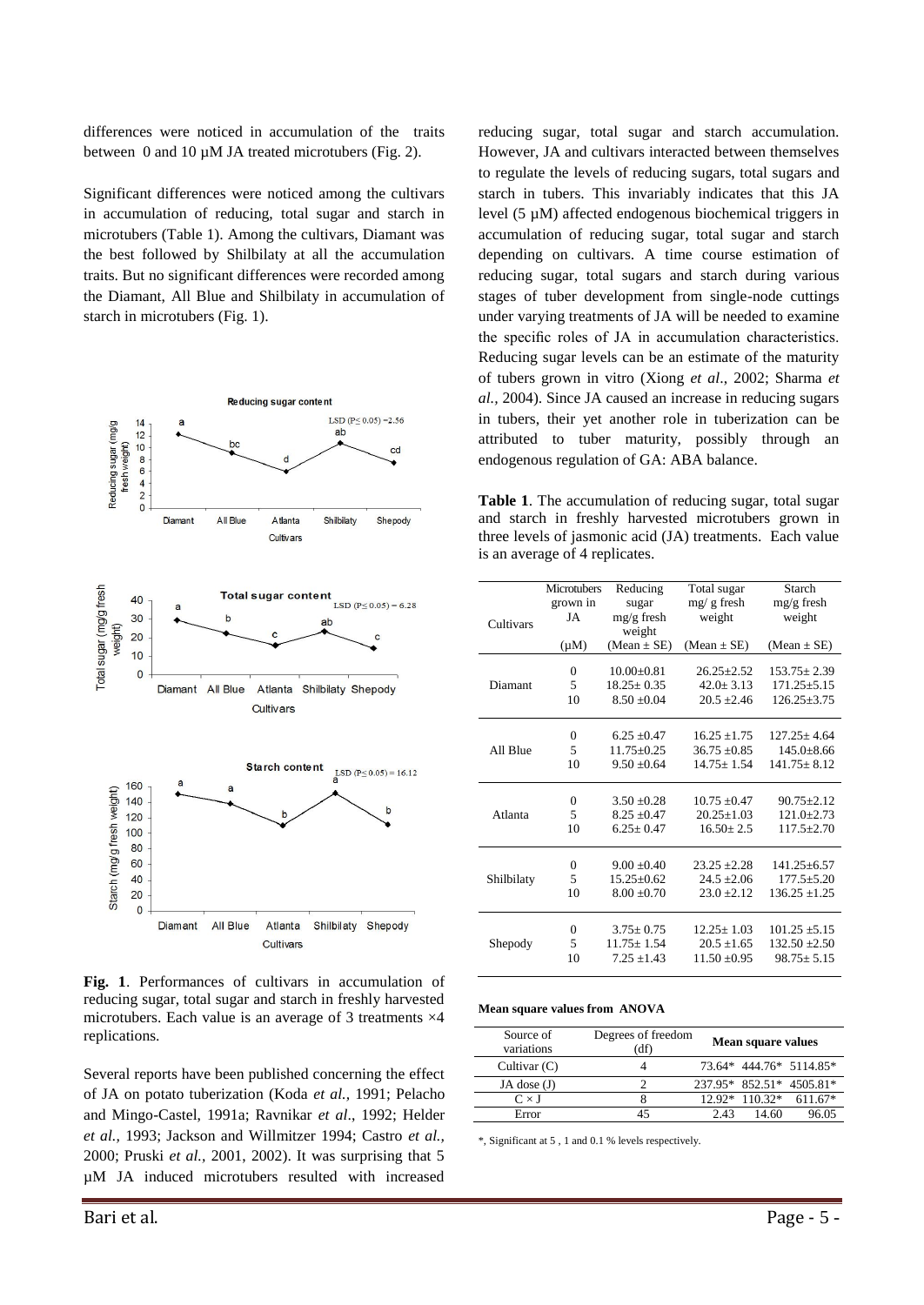The present experiment showed that the microtubers raised from 5 µM JA, resulted better starch accumulation than the control and  $10 \mu M$  JA treated microtubers. The microtubers raised from 5 µM media produced larger microtubers (data not shown) may have relation with maximum starch accumulation. Tsafack *et al*. (2009) described that tuberization and subsequent tuber growth are characterized by massive accumulation of starch which has directly related with tuber size. In this experiment, 5 µM JA-grown microtubers may have contribution to accumulate more starch than the other two (control and 10 µM JA) sources. However, further investigation is needed to study the effect of JA in relation to accumulation characteristics.



**Fig. 2**. Performances of JA in accumulation of reducing sugar, total sugar and starch in microtubers. Each value is an average of 5 cultivars  $\times$  4 replicates.

### **Estimation of vitamin C contents in potato microtubers**

Duration of storage periods appears to have the greatest impact on vitamin C contents in microtubers. It was

found that freshly harvested microtubers showed high vitamin C content but gradually it declined in the extended storage periods. Over a period of 8 weeks in storage, microtubers decreased in vitamin C content (from 18.7 to 10.82 mg/ 100 g) in different cultivars. Just after harvest (0 week), the vitamin C content of Diamant (24.4 mg/100 g) was high which gradually decreased as 16.2 mg/100 g at 8-week storage (Fig. 3). This declining trend was consistent for all the cultivars. The finding is in agreement with Perkins (1993) who showed rapid decline in conventional potato tubers stored for the first 10 weeks after which the decline rate continued but slowly. Shekhar *et al*. (1978) found that vitamin C is very low in newly developed tubers that it increased throughout the active growing phase of tubers and reached its highest level during the maturity of tubers. From that point, potatoes experienced a continuous decline in vitamin C for as long as they remained in storage.



**Fig. 3.** Vitamin C content in potato microtubers after immediate harvest and extended storage periods.

To improve potatoes as a source of vitamin C, further work could be done thorough microtubers involving *in vitro* cultural and genetic manipulation and their storage mechanisms. Potato requires long-term storage for up to 10 months or more, modification of storage management factors may be necessary to minimize losses of vitamin C in potato tubers. It also brings to light the need to improve the potato as a source of vitamin C.

#### **REFERENCES**

Abdala, G., G. Castro, M. Guinazu, R. Tizio and O. Miersch. 1996. Occurrence of jasmonic acid in organs of *Solanum tuberosum* L. and its effect on tuberization. Plant Growth Regul. 19:139–143.

Bessy, O.A and C.G. King. 1933. The distribution of vitamin C in plant and animals tissues and its determination. J. Biol. Chem. 103: 687-698.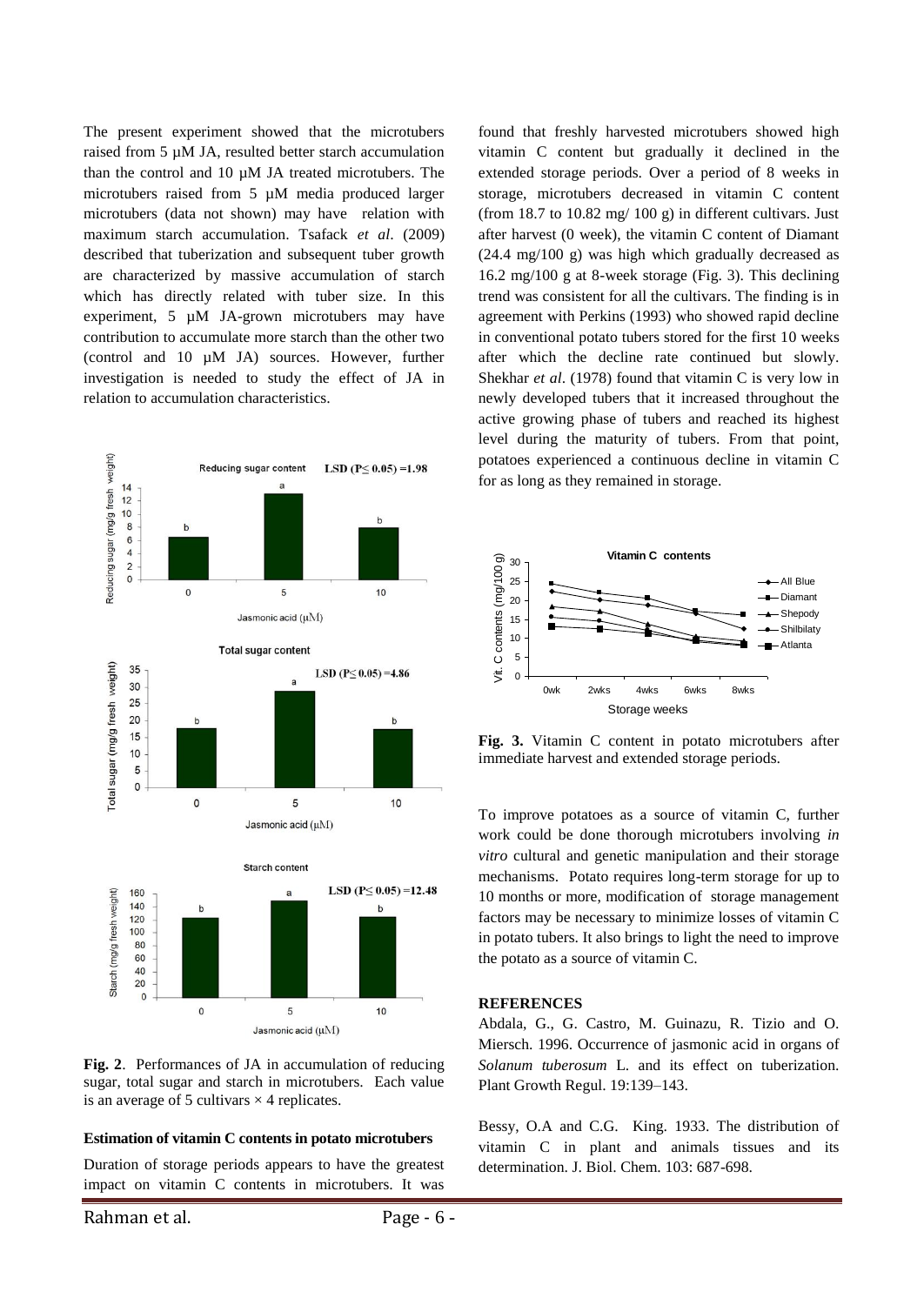Castro, G., G. Abdala, C. Aguero and R. Tizio. 2000. Interaction between jasmonic and gibberellic acids on in vitro tuberization of potato plantlets. Potato Research. 43: 83-88.

Coleman, W.K., D.J. Donnelley and S.E. Coleman. 2001. Potato microtubers as research tools: a review. American Journal of Potato Res . 78: 47-55.

FAO. 2002. Vitamin C. Chapter 6 In: Human Nutrition and Mineral Requirements. Report of a joint FAO/WHO expert consultation, Bangkok, Thailand.

Helder, H., O. Miersch, D. Vreugdenhil and G. Sembdner. 1993. Occurrence of hydroxylated jasmonic acids in leaflets of *Solanum demissum* plants grown under long and short day conditions. Plant. Physiol. 88: 647– 653.

Jackson, S.D. 1999. Multiple signaling pathways control tuber induction in potato. Plant. Physiol. 119: 1-8.

Jackson, S.D. and L. Willmitzer. 1994. Jasmonic acid spraying does not induce tuberization in short day requiring potato species kept in non-inducing conditions. Planta. 194:155–159.

Jayaraman, J. 1981. Laboratory Manual in Biochemistry. New Age International Ltd. New Delhi. pp. 180.

Koda, Y., Y. Kikuta, H. Takazi, Y. Tsujino, S. Sakamura and T. Yoshihara. 1991. Potato tuber-inducing activities of jasmonic acid and related compounds. Phytochemistry. 30:1435–1438.

Koda, Y. 1997. Possible involvement of jasmonates in various morphogenic events. Plant. Physiol. 98: 407- 412.

Koda, Y. and Y. Okazawa. 1988. Detection of potato tuber inducing activity in potato leaves and old tubers. Plant Cell Physiol. 29: 969-974.

Loomis, W.E. and Shull, A.C. 1937. Methods in Plant Physiology: a laboratory manual and research handbook. Mc Graw Hill Book Company, Inc. NewYork and London.

Mosure, J. 2004. Vitamin C (Ascorbic Acid). Fact Sheet No. HYG-5552-05. Ohio State University , Columbus, Ohio.

Miller, G.L. 1972. Use of di-nitrosalicyclic acid reagent for determination of reducing sugar. Anal. Chem. 31(3): 426-428.

Murashige, T. and F. Skoog. 1962. A revised medium for rapid growth and bioassay with tobacco tissue cultures. Plant. Physiol. 15 : 473-497.

Perkins, L.B. 1993. Comparisons of sugars, glycoalkaloids, vitamin C and organic acids in six potato cultivars from tuber formation throughout storage. Master's Thesis, University of Maine, Orono, Maine.

Pelacho, A.M. and A.M. Mingo-Castel. 1991a. Jasmonic acid induces tuberization of potato stolon cultured in vitro. Plant Physiology. 97: 1253-1255.

Pelacho, A.M. and A.M. Mingo-Castel. 1991b. Effects of photoperiod on kinetin-induced tuberization of isolated potato stolons cultured in vitro. Amer. Pot. J. 68: 533-541.

Pruski, K., P. Duplessis, T. Lewis, T. Astatkie, J .Nowak and P.C. Struik. 2001. Jasmonate effect on in vitro tuberization of potato (*Solanum tuberosum* L.) cultivars under light and dark conditions. Potato Res. 44: 315-325.

Pruski, K., T. Astatkie and J. Nowak. 2002. Jasmonate effect on in vitro tuberization and tuber bulking in two potato cultivars (*Solanum tuberosum* L.) under different media and photoperiod conditions. In Vitro Cell Develop Biol Plant. 38: 203-209.

Ravnikar. M., B. Vilhar and N. Gogala. 1992. Stimulatory effects of jasmonic acid on potato node and protoplast culture. J. Plant Growth Regul. 11: 29- 33.

Rahman, M.H., S. A. Haider, M . Hossain and R. Islam, 2013. Involvement of Jasmonic acid and light periods on potato microtuber growth response. Int. J. Biosci. 3(5): 87-94.

Rosell, G., F.G. de Bertoldi and R. Tizio. 1987. In vitro mass tuberization as a contribution to potato micropropagation. Potato Research. 30: 111-116.

Sharma, S., A. Chanemougasoundharam, D. Sarkar and S.K. Pandey. 2004. Carboxylic acids affect induction, development and quality of potato (*Solanum tuberosum* L.) microtubers grown in vitro from single-node explants. Plant Growth Regul. 44: 219–229.